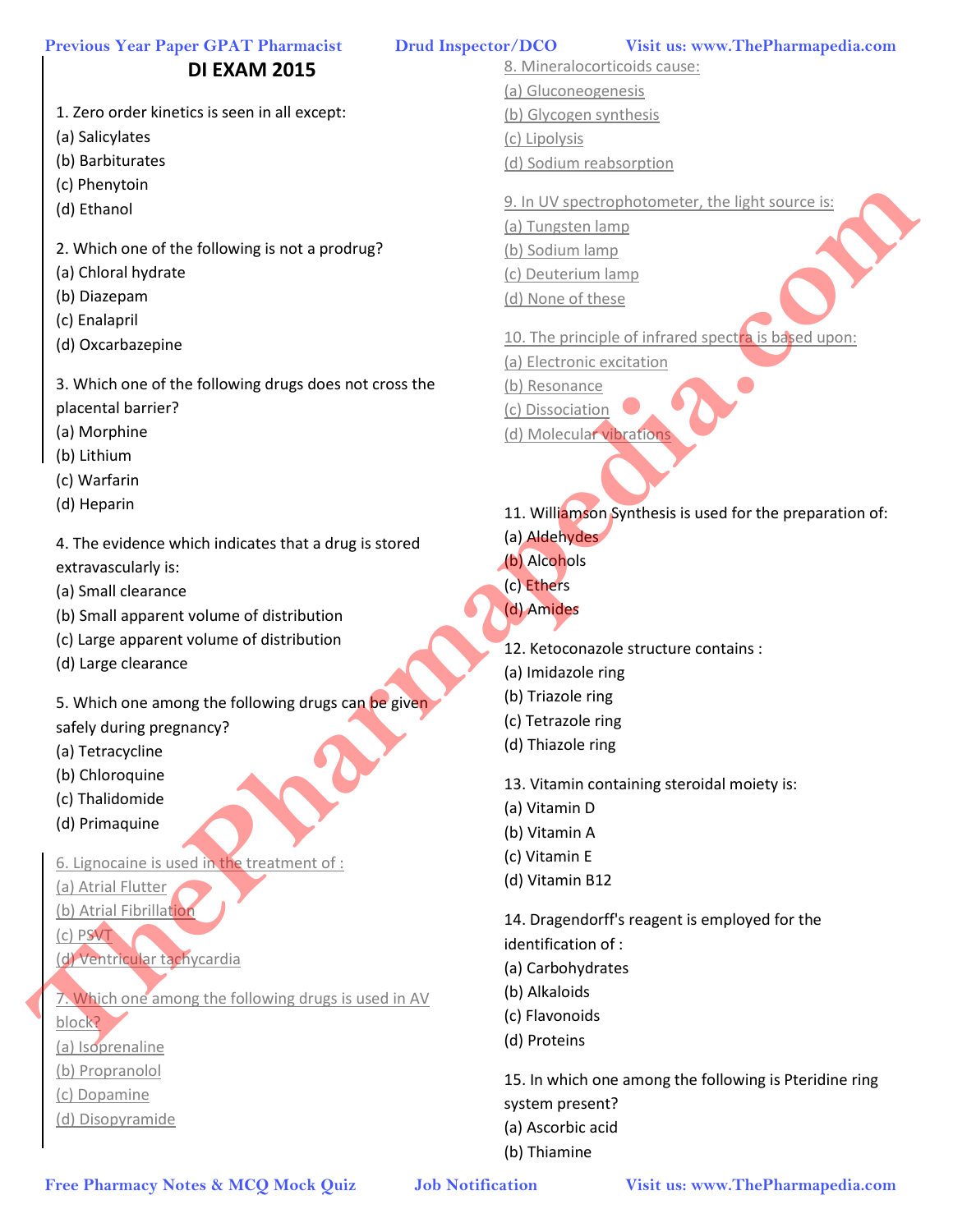- (c) Pyridoxine
- (d) Folic acid
- 16. Aminophylline is a combination of:
- (a) Theophylline and dimethylamine
- (b) Caffeine and theophylline
- (c) Theophylline and ethylenediamine
- (d) Caffeine and ethylenediamine
- 17. Purine ring system is a fusion of:
- (a) Pyridine and imidazole
- (b) Pyrimidine and imidazole
- (c) Piperidine and pyrazole
- (d) Piperidine and imidazole
- 18. Furosemide contains the following heterocycle:
- (a) Furan
- (b) Thiophene
- (c) Pyrrole
- (d) Imidazole
- 19. Term of every patent in India (under Indian Patent
- Act) from the date of filing is:
- (a) 10 years
- (b) 14 years
- (c) 20 years
- (d) 24 years
- 20. Raloxifene is indicated for use in:
- (a) Rickets
- (b) Hypoparathyroidism
- (c) Postmenopausal osteoporosis
- (d) Intestinal osteodystrophy
- 21. Immunoglobulin gamma (Ig G) is a:
- (a) Deoxyribonucleic acid
- (b) Ribonucleic acid
- (c) Protein
- (d) Lipid

22. Schedule 'X' of the Drugs and Cosmetics Act and Rules deals with:

- (a) List of drugs which are habit forming and likely to be misused
- (b) Standards for ophthalmic preparations
- (c) Requirements for the Good Manufacturing Practices
- (d) Life period of drugs

- 23. Creatinine clearance is used as a measurement of:
- (a) Renal excretion rate
- (b) Active renal secretion
- (c) Glomerular filtration rate
- (d) Tubular reabsorption
- 24. Which one of the following is an enteric polymer?
- (a) Hydroxypropyl cellulose phthalate
- (b) Sodium carboxymethyl cellulose
- (c) Ethyl cellulose
- (d) Starch

25. Ingredient that may be used as a suspending agent

is:

- (a) Sodium lauryl sulphate
- (b) Lactose
- (c) Methyl cellulose
- (d) Cellulose acetate phthalate
- 26. Mifepristone is used in the management of:
- (a) Breast carcinoma
- (b) Prostatic carcinoma
- (c) Medical termination of pregnancy
- (d) Dysfunctional uterine bleeding

27. Which one of the following drugs is an antagonist at NK1 receptors and is used to prevent or reduce chemotherapy-induced nausea and vomiting? Free Pharmacy Notes & McQ Mock Computer and Computer and Computer and Computer and Computer and Computer and Computer and Computer and Computer and Computer and Computer and Computer and Computer and Computer and Computer

- (a) Ondansetron
- (b) Aprepitant
- (c) Bosentan
- (d) Metoclopramide

28. Aldosterone is secreted by:

- (a) Adrenal Medulla
- (b) Zona glomerulosa of adrenal cortex
- (c) Zona fasciculata of adrenal cortex
- (d) Zona reticularis of adrenal cortex

29. Biguanides act by the following mechanisms except:

- (a) Increased glycolysis
- (b) Increased insulin release from pancreas
- (c) Decreased gluconeogenesis
- (d) Increased insulin binding to its receptors

30. Long acting insulin is:

- (a) Glargine
- (b) Lispro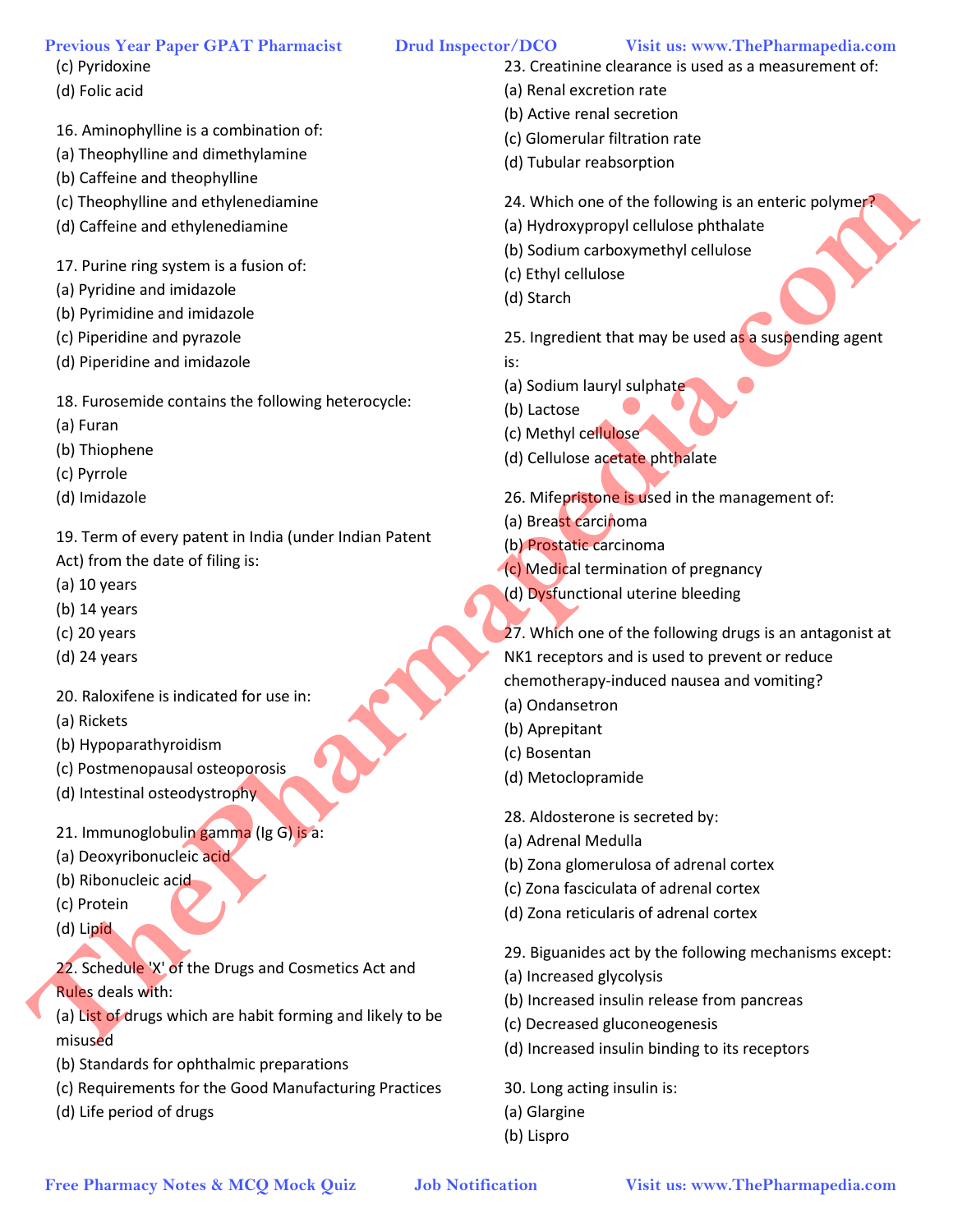- (c) Aspart
- (d) Glulisine
- 31. Thyroxine is synthesized from:
- (a) Cysteine
- (b) Tyrosine
- (c) Arginine
- (d) Alanine
- 32. Misoprostol is a :
- (a) Prostaglandin E1 analogue
- (b) Prostaglandin E2 analogue
- (c) Anti progestin
- (d) Prostaglandin antagonist
- 33. CPCSEA deals with:
- (a) Good Laboratory Practice
- (b) Good Clinical Practice
- (c) Good Manufacturing Practice
- (d) Ethical issues of use of laboratory animals
- 34. Serendipity is:
- (a) Serious adverse events
- (b) Toxicity
- (c) Observation by chance
- (d) Anaphylactic shock

35. Once a week administration of which one of the following drugs has prophylactic activity against bacteraemia caused by Mycobacterium avium complex **Free Pharmacy Notes & MCQ Mock Quiz Job Notification Visit us: www.ThePharmapedia.com ThePharmapedia.com**

in AIDS patients ?

- (a) Clarithromycin
- (b) Azithromycin
- (c) Rifabutin
- (d) Isoniazid

36. Clinical trials for the import and manufacture of new drugs are to be carried out as per:

- (a) Schedule C and C1
- (b) UGC guidelines
- (c) Schedule Y
- 37. Phase IV of clinical trial is performed:
- (a) Before drug approval
- (b) After drug approval
- (c) During pharmacological screening
- (d) During pharmacokinetic study

38. Good Laboratory Practice (GLP) works on the basis of:

(a) WHO guidelines

- (b) OECD guidelines
- (c) Ministry of Chemicals and Fertilizers, Government of India guidelines
- (d) ISO guidelines
- 39. As per GLP certification, the responsibility of

archiving the data and samples in a Clinical Trial is with:

- (a) Test Facility Management
- (b) Study Director
- (c) Principal investigator
- (d) QA department

40. Which one of the following drugs is useful in the prophylaxis of migraine?

- (a) Ergotamine
- (b) Sumatriptan
- (c) Propranolol
- (d) Domperidone

41. Which one of the following drugs is not primarily eliminated through kidney?

- (a) Cefotaxime
- (b) Cefoperazone
- (c) Gentamicin
- (d) Benzyl penicillin

42. Which one of the following antihistaminics does not prolong QTc interval?

- (a) Terfenadine
- (b) Mizolastine
- (c) Astemizole

43. Which one of the following drugs is used to treat bradycardia or heart block during anaesthesia?

- (a) Atropine
- (b) Ipratropium
- (c) Propantheline
- (d) Glycopyrrolate

44. Which one of the following antibacterial drugs will remain in body for longest duration after single dose administration?

- (a) Benzathine penicillin
- (b) Ethambutol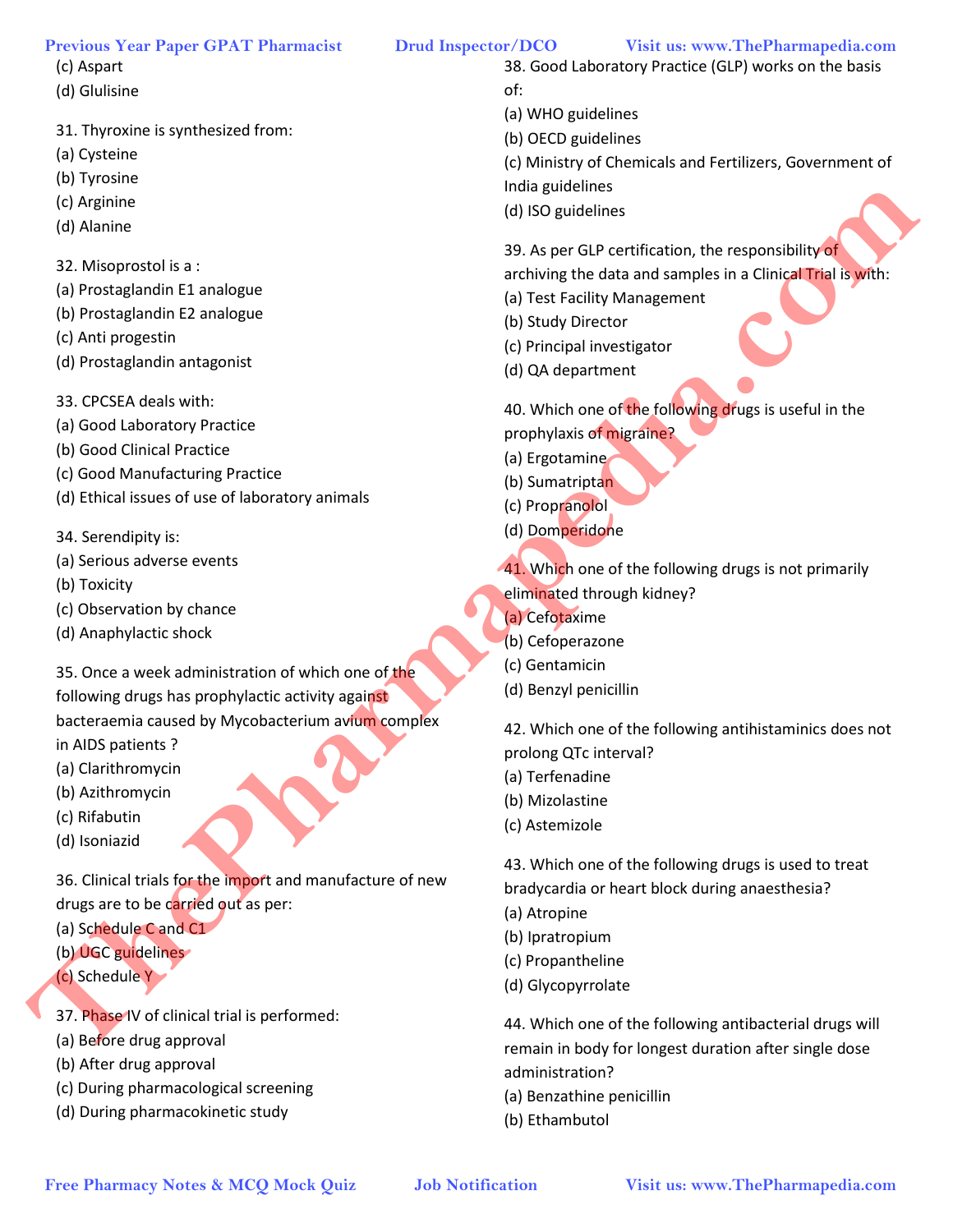- (c) Azithromycin
- (d) Kanamycin

45. Which one of the following must be given to a pregnant lady to prevent 'spina bifida'?

- (a) Vitamin E
- (b) Folic acid
- (c) Thiamine
- (d) Iron

46. For the eradication of P.vivax malaria, which one of

- the following drugs is used?
- (a) Mefloquine
- (b) Sulphadoxine
- (c) Primaquine
- (d) Pyrimethamine

47. Morphine administration produces all of the

- following effects except:
- (a) Diarrhoea
- (b) Miosis
- (c) Bradycardia
- (d) Respiratory depression
- 48. The drug of choice for filariasis is:
- (a) Piperazine
- (b) Diethylcarbamazine
- (c) Albendazole
- (d) Ivermectin

49. Parenteral products with an osmotic pressure less than that of blood or 0.9% sodium chloride are referred to as: **Free Pharmace Section** (a) Marchives and the specification of Private and Control of Pharmace Section (a) Advantation complete and Control of Pharmace Control of Pharmace Control of Pharmace Control of Pharmace Control of

- (a) Isotonic solutions
- (b) Hypertonic solutions
- (c) Hypotonic solutions
- (d) Neutral solutions

50. Micro dosing studies are done before the start of which one of the following phases of a Clinical Trial?

(a) Phase I

- (b) Phase II
- (c) Phase III
- (d) Phase IV

51. All of the following are serious adverse events (SAEs) in Clinical Trials except:

- (a) Death
- (b) Prolongation of hospitalization

(c) Permanent disability

(d) ECG changes

52. Sulphasalazine is a prodrug that is activated in the intestine by bacterial enzymes. The enzyme responsible is :

- (a) Methyl transferase
- (b) Acetyl transferase
- (c) Azoreductase
- (d) Pseudo cholinesterase
- 53. The process of sterilization can be best defined as:

(a) Total destruction or elimination of all living

microorganisms

- (b) Elimination of pyrogens only
- (c) Elimination of pathogenic microorganisms
- (d) Elimination of pyrogens and carbon dioxide

54. Which one of the following best describes a cofactor that is firmly bound to an apoenzyme?

- (a) Holoenzyme
- (b) Coenzyme
- (c) Prosthetic group
- (d) None of these
- 55. Schedule 'S' of the Drugs and Cosmetics Act, 1940 applies to:
- (a) Requirement of factory premises
- (b) List of poisons
- (c) Life period of drugs
- (d) Standard for cosmetics
- 56. All fungi are:
- (a) Chemoheterotrophs
- (b) Chemoautotrophs
- (c) Photoheterotrophs
- (d) Photoautotrophs

57. Which one of the following is anaerobic media?

- (a) Soyabean casein digest media
- (b) Fluid thioglycollate media
- (c) Eosin-methylene blue agar media
- (d) Mannitol salt agar media
- 58. Eudragits are:
- (a) Phthalate polymers
- (b) Cellulose polymers
- (c) Acrylate polymers
- (d) Amide polymers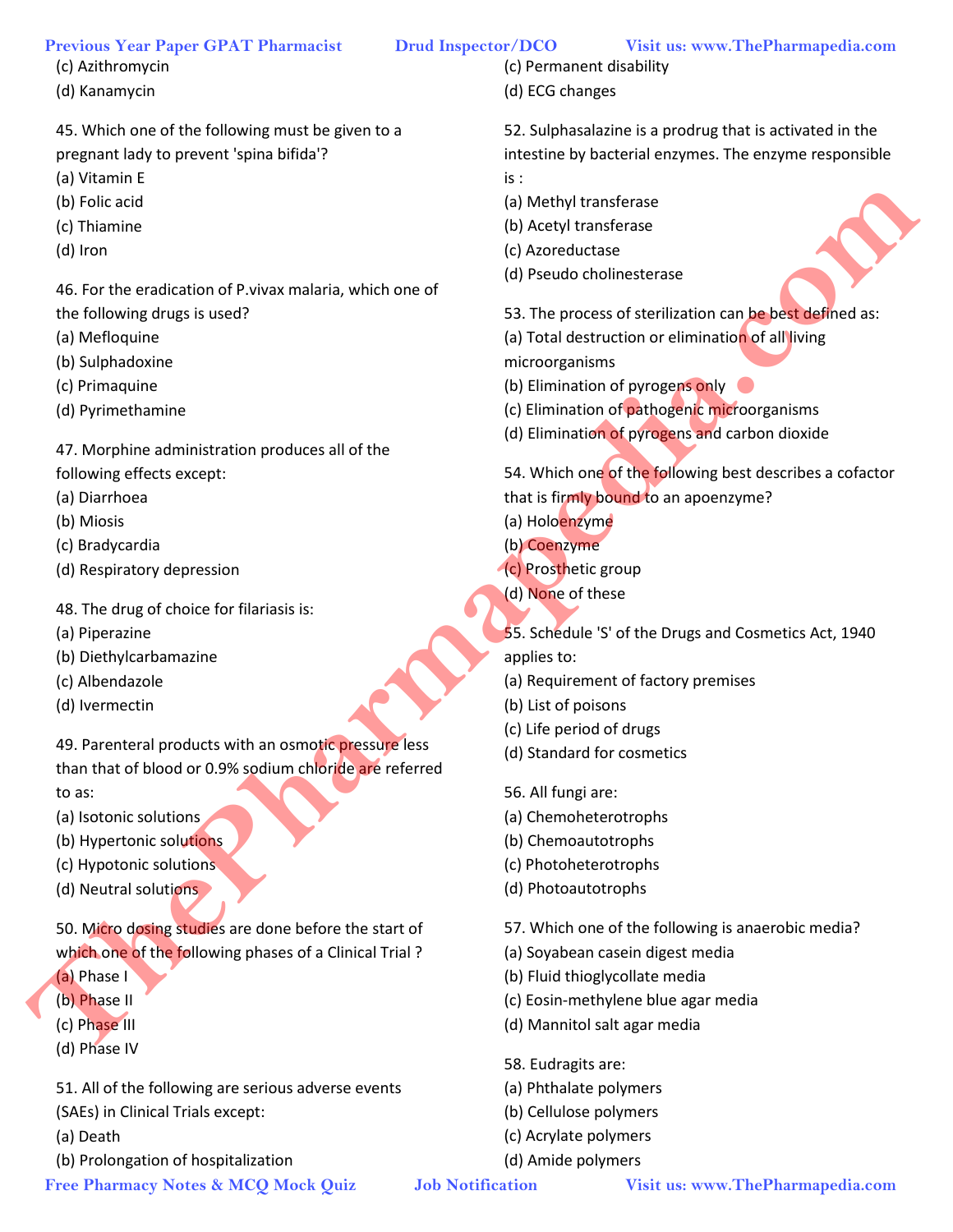- 59. USP Dissolution Apparatus-I is:
- (a) Paddle type
- (b) Reciprocating cylinder
- (c) Basket type
- (d) Paddle over disc

60. Dew point is defined as the temperature to which a given mixture of:

- (a) Air and water must be cooled to become
- unsaturated

(b) Air and water vapour must be heated to become saturated

(c) Air and water must be heated to become unsaturated

(d) Air and water vapour must be cooled to become saturated

61. All of the following statements are true about Sitagliptin except:

(a) It is an inhibitor of dipeptidyl peptidase -4 (DPP-4), the enzyme that degrades incretin.

- (b) It increases circulating levels of GLP-I and GIP.
- (c) It has short half life and low oral bioavailability.

(d) It decreases postprandial glucose excursions by increasing glucose mediated insulin secretion and decreasing glucagon levels.

62. Ball mill works on the principle of :

- (a) Impact and attrition
- (b) Impact only
- (c) Shearing and friction
- (d) Crushing and friction

63. The mixer used for the purpose of mixing solid powder in ointment base is:

- (a) Turbine
- (b) Triple roller mill
- (c) Planetary
- (d) Agitator
- 64. Darcy's law is related to:
- (a) Sedimentation
- (b) Filtration
- (c) Centrifugation
- (d) Viscosity

65. Distillation of two immiscible liquids is done by:

(a) Fractional distillation

- 
- (b) Steam distillation
- (c) Destructive distillation
- (d) Distillation under reduced pressure

66. For a drug that obeys first order kinetics and fits into one-compartment model of elimination, which one of the following is not correct?

(a) Its rate of elimination is proportional to its plasma concentration

(b) After stopping the I.V. infusion of the drug, the plasma concentration declines exponentially

(c) The composition of drug products excreted is independent of dose

(d) The elimination half life is proportional to the dose administered

67. Which one of the following drugs is not used in the treatment of chronic alcoholism?

- (a) Naltrexone
- (b) Acamprosate
- (c) Disulfiram
- (d) Fomepizole

68. Which one of the following drugs does not produce its effect through action on GABA- benzodiazepine receptor complex? Free Pharmacy stream of the temperature to which a the following in or comeaning to the composite to the following one is the finance must be heated to the temperature of the composite of the supplementation of the composi

- (a) Phenobarbitone
- (b) Zopiclone
- (c) Chlordiazepoxide
- (d) Clozapine

69. The Clinical Trial Registry in India is maintained by:

(a) World Health Organization, Delhi Office

(b) Indian Council of Medical Research, New Delhi

(c) Institute of Clinical Research, New Delhi

(d) Central Drugs Standard Control Organization, New Delhi

70. The licence to import drug for the purpose of examination and test of analysis is issued on which one of the following Forms?

- (a) Form 11
- (b) Form 20
- (c) Form 21
- (d) Form 29

71. The Drugs and Magic Remedies (Objectionable Advertisements) Act 1954 applies to all except: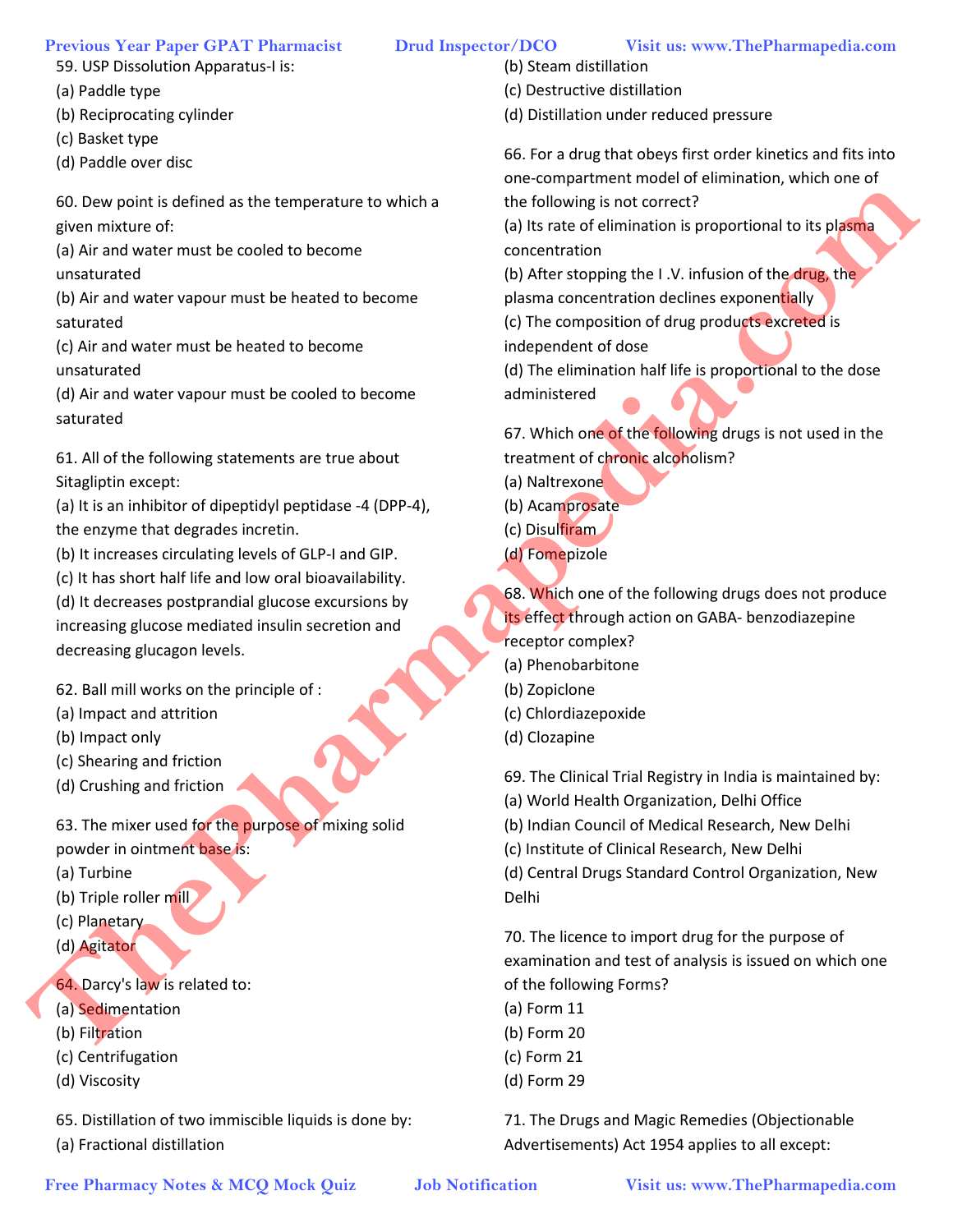- (a) Dadra & Nagar Haveli
- (b) Jammu & Kashmir
- (c) Andaman & Nicobar Islands
- (d) Puducherry
- 72. Drying of blood products and enzyme based
- preparation is carried out by:
- (a) Vacuum drying
- (b) Fluidized bed drying
- (c) Lyophilization
- (d) Tunnel drying

73. The mode of action of ethylene oxide as a sterilization agent is by:

- (a) Oxidation
- (b) Reduction
- (c) Alkylation
- (d) Protein precipitation

74. The term used to describe unequal distribution of colour on a tablet is: **Free Pharmacy Notification (a) Respect of the methods of the street of the street of the street of the methods (i) Fluiding (i) Thursdall distribution (i) Respect the methods of the street information (i) Respect to the m** 

- (a) Chipping
- (b) Mottling
- (c) Double impression
- (d) Lamination

75. Which one of the following functional groups is

- most susceptible to hydrolysis?
- (a) R-CO-R
- (b) R-COOR
- (c) R-O-R
- (d) R-COOH
- 76. Dienostrol is synthesized from:
- (a) 4-amino acetophenone
- (b) 4-chloro butyrophenone
- (c) 4-bromo propiophenone
- (d) 4-hydroxy propiophenone

77. Any enzyme that cleaves deoxyribonucleic acid (DNA ) at a specific site is called:

- (a) Restriction endonuclease
- (b) Restriction ribonuclease
- (c) Interleukin
- (d) Trypsin

78. Aspirin (pKa = 3.49) will be most soluble at pH

- (a) 1.0
- (b) 2.0

(c) 6.0 (d) 3.5

79. The drug pioglitazone was banned by Government of India due to:

(a) Increased risk of bladder cancer only

(b) Risk of heart failure and increased risk of bladder cancer

- (c) Risk of heart failure only
- (d) Risk of decrease in mobility

80. Which of the following is used in nuclear medicine imaging?

- (a) Alpha radiations
- (b) Gamma radiations
- (c) Beta radiations
- (d) None of these

81. Schedule 'T' of the Drugs and Cosmetics Act

- prescribes GMP specifications for manufacture of :
- (a) Ayurvedic, Siddha and Unani medicines
- (b) Ophthalmic preparations
- (c) Parenteral preparations
- (d) Allopathic medicines

82. Drugs (Price Control) Order 1995 and related orders from time to time are enforced by:

- (a) NPPA
- (b) CSIR
- (c) DBT
- (d) ICMR

83. The characteristics of non-linear pharmacokinetics include:

(a) Area under the curve is proportional to the dose

- (b) Elimination half-life remains constant
- (c) Area under the curve is not proportional to the dose
- (d) Amount of drug excreted remains constant

84. Inulin is used as marker for measurement of :

- (a) Glomerular filtration rate
- (b) Active renal secretion
- (c) Active renal reabsorption
- (d) Passive renal absorption

85. Which one of the following enzymes is most likely to be deficient in "Gray Baby Syndrome"?

- (a) Azoreductase
- (b) Methyl transferase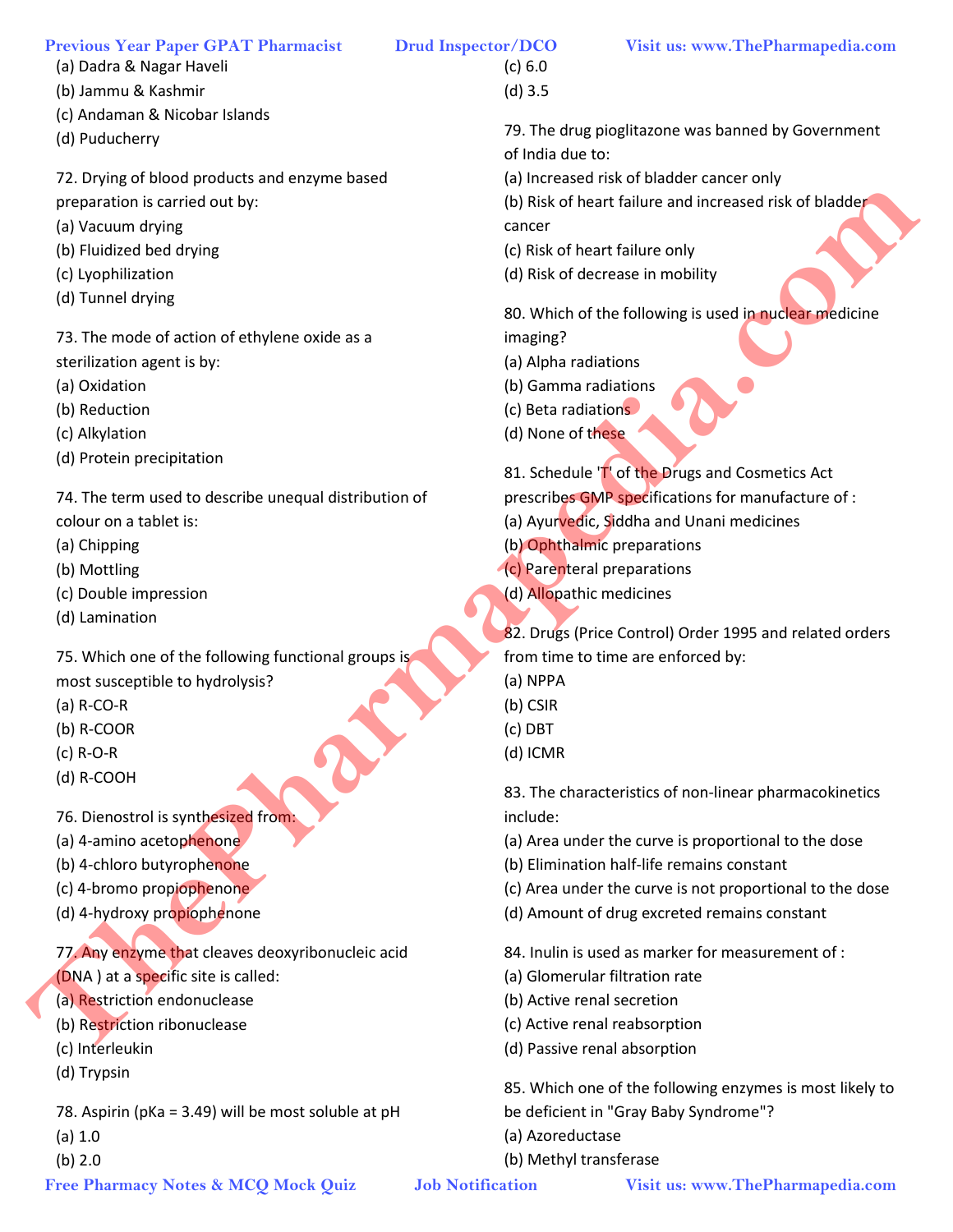## (c) Glucuronyl transferase

(d) Acetyl transferase

86. The absorption rate constant is calculated by:

- (a) Rate of excretion method
- (b) Wagner Nelson method
- (c) Michaelis Menten equation
- (d) Sigma Minus plot

87. The loading dose of a drug is determined on the basis of:

(a) Area under the plasma drug concentration versus time curve

- (b) Total body clearance
- (c) Fraction of drug excreted unchanged in the urine

(d) Apparent volume of distribution and desired drug concentration in plasma

88. How long after the drug administration is 75% of the drug eliminated from the patient's body if the elimination half life is 4 hours?

- (a) 12 hours
- (b) 8 hours
- (c) 16 hours
- (d) 10 hours

89. An antibiotic was given at a dose of 10 mg/kg by a single intravenous bolus injection to a 62 year old woman who weighed 80 kg. The antibiotic followed the pharmacokinetics of a one- compartment model and has an elimination half-life of 4 hours. The apparent volume of distribution is 0.50 L/kg. What is the initial plasma drug concentration in the woman? Free Pharmacy State Association of the Context Context Context Context Context Context Context Context Context Context Context Context Context Context Context Context Context Context Context Context Context Context Context

- (a) 1600 mg/L
- (b) 20 mg/L
- (c) 0.2 mg/L
- (d) 160 mg/L

90. A drug is 55% bound to plasma proteins. The concentration of drug in a patient's body after 10 hours was found to be 20 mg/L. The apparent volume of distribution was found to be 0.60 kg/L for an 80 kg patient. What is the total amount of drug present in the patient's body after 10 hours?

- (a) 120 mg
- (b) 960 mg
- (c) 1.5 mg
- (d) 20 mg

91. Which one of the following is a solid dosage form excipient which can play the role of a diluent, a disintegrant, a glidant, a lubricant and a pore/channel former?

- (a) Lactose
- (b) Microcrystalline cellulose
- (c) Ethyl cellulose
- (d) Eudragit RL 100

92. Which one of the following techniques is used to determine glass transition temperature?

- (a) X-ray diffractometry
- (b) Raman spectroscopy
- (c) Differential scanning calorimetry
- (d) Thermogravimetric analysis

93. For increased production of penicillin by fermentation, the pH is maintained between:

- (a) 1 to 4 (b) 4.8 to 5.2
- (c) 6.8 to 7.4

(d) 6 to 7

94. Newer insulins are:

- (a) Acidic
- (b) Neutral
- (c) Alkaline
- (d) Monomers

95. Which one of the following classes exists inside a certified horizontal or vertical laminar air flow hood?

- (a) Class 1000
- (b) Class 100
- (c) Class 10
- (d) Class 1

96. Which one of the following treatments should be instituted immediately in a child presenting to medical emergency with severe acute lead poisoning with signs and symptoms of encephalopathy?

- (a) Succimer
- (b) Penicillamine
- (c) Deferoxamine
- (d) EDTA

97. MRT is defined as the ratio of: (a) AUC to AUMC (b) AUMC to AUC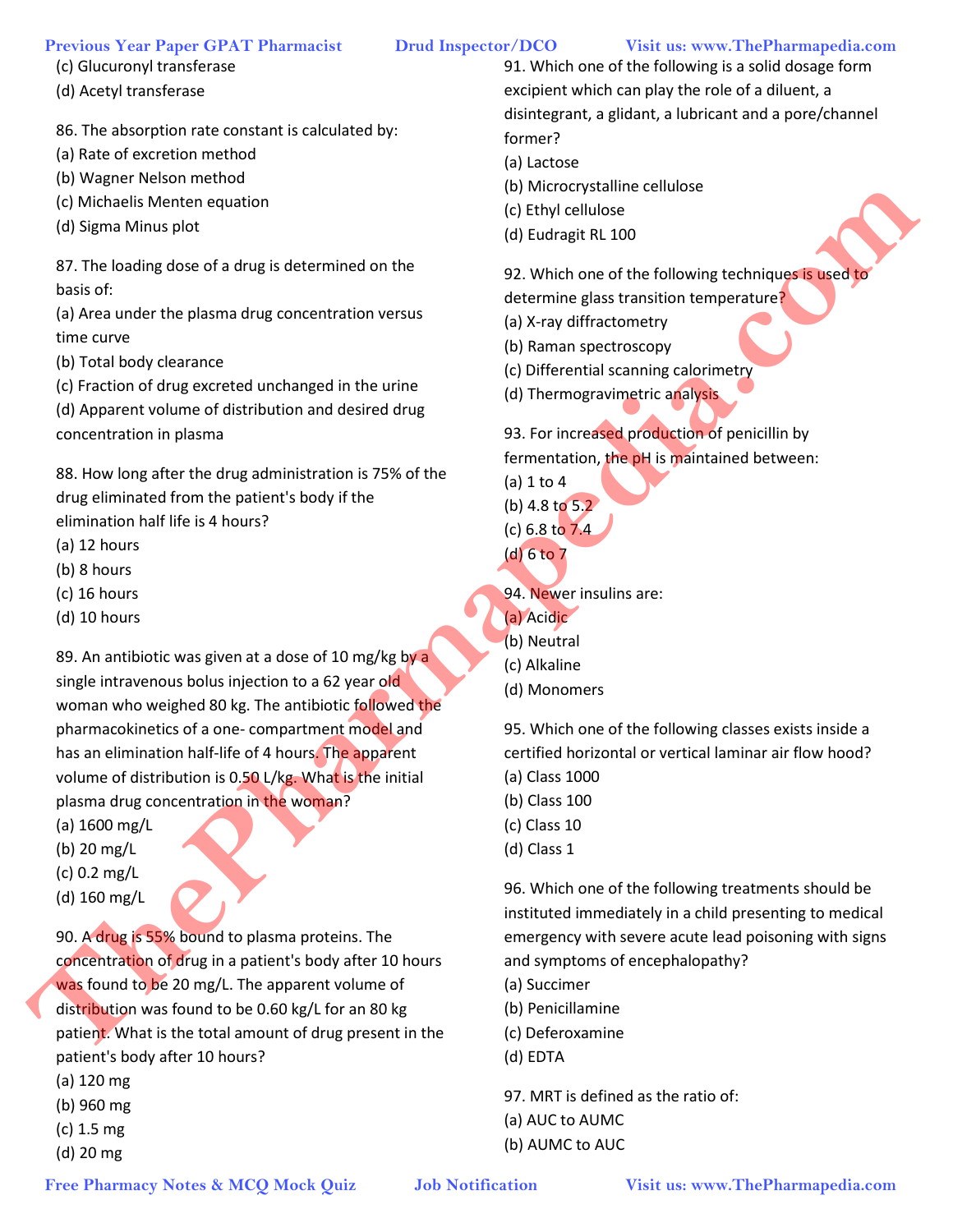(c) AUC to Vd

98. The proteins which are ATP dependent pumps and facilitate the efflux of drug molecules from the cell are known as:

- (a) Cytochrome P 450 3 A4
- (b) P-glycoproteins
- (c) Cytochrome P 450
- (d) Carrier for active transport

99. Ion-exchange chromatography is used for the separation of:

- (a) Aldehydes
- (b) Aminoacids
- (c) Fatty acids
- (d) Hydrocarbons

100. Which one of the following techniques is used to mill camphor?

- (a) Attrition
- (b) Levigation
- (c) Trituration
- (d) Pulverization by intervention

101. Blood and blood products are governed by which Schedule of the Drug and Cosmetics Act, 1940?

- (a) Schedule B
- (b) Schedule C and C1
- (c) Schedule G
- (d) Schedule W

102. Live attenuated vaccines are better immunizing agents because:

(a) Live attenuated vaccines require multiple doses

(b) Live attenuated vaccines can be given to immunocompromised persons

(c) Replication of organism in a live attenuated vaccine increases the stimulation of the immune system and a lower dose is often required.

(d) All of these

103. The Chairman of Drug Technical Advisory Board is: (a) Drug Controller General of India, Government of India

(b) Director General, Indian Council of Medical Research, Government of India

(c) Director General of Health Services, Government of

India

(d) President, Pharmacy Council of India, Government of India

104. In quantitative TLC, radioactive material can be studied by:

- (a) Gravimeter
- (b) Geiger counter
- (c) Densitometer
- (d) Visual comparison

105. Which one of the following is not a correct statement?

(a) DNA polymerase is an enzyme that cleaves DNA at sequence-specific site.

(b) Recombinant DNA is a hybrid DNA that is formed when pieces of DNA from different sources are joined (c) Interferon is a glycoprotein produced by animal cells in response to viral infection. Free Photography is used for the contents of the third interest of the third interest of the contents of the third interest of the third interest of the contents of the contents of the contents of the contents of the conte

(d) Hybridoma is a hybrid cell produced by the fusion of a myeloma cell and a specific antibody produced Blymphocyte

106. Which one of the following drugs has low first pass metabolism?

- (a) Verapamil
- (b) Morphine
- (c) Propranolol
- (d) Isosorbide mononitrate

107. When the investigators and relevant governing bodies ( such as Institutional Review Board) approve a protocol deviation before initiating the study, it is called:

- (a) Minor protocol deviation
- (b) Major protocol deviation
- (c) Minor protocol violation
- (d) Protocol exception

108. All of the following are true about active transport except:

(a) Active transport utilises energy.

(b) Active transport is a carrier mediated transport process.

(c) The carrier system is not saturated at high drug concentration.

(d) In active transport, drug molecules move against a concentration gradient.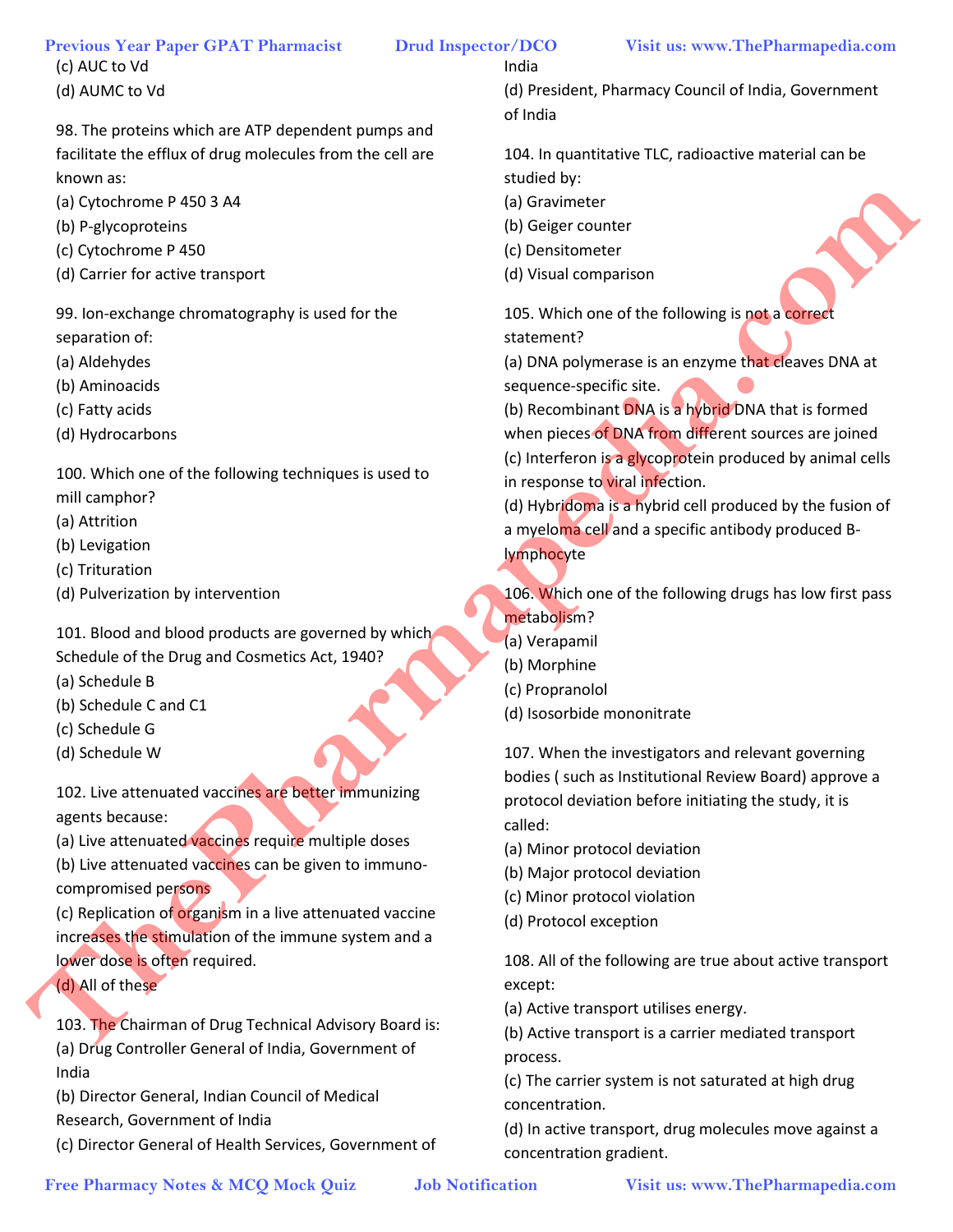109. In case of clinical trial injury, who decides the quantum of compensation?

(a) Sponsor

- (b) Investigator
- (c) Licensing Authority

(d) Medical Superintendent of the hospital where injury occurs

110. Pharmacovigilance Programme of India (PvPI) is under the control of:

(a) Ministry of Chemicals and Fertilizers, Government of India

(b) Ministry of Health and Family Welfare, Government of India

(c) Ministry of Law and Justice, Government of India

(d) Central Bureau of Investigation, Government of India

111. All are viral vaccines except:

- (a) Pertussis
- (b) Mumps
- (c) Poliomyelitis
- (d) Rabies

112. Centchroman belongs to which category of drugs?

- (a) Oral anticoagulant
- (b) Oral contraceptive
- (c) Oral antidiabetic
- (d) Oral haematinic

113. Which one of the following drugs can be used in a patient who develops severe thrombocytopenia in response to treatment with unfractionated heparin and still requires parenteral anticoagulation? **Free Pharmac Supervises and the filosoft in the film of the content of the state of the state of the state of the state of the state of the state of the state of the state of the state of the state of the state of the sta** 

- (a) Vitamin K1
- (b) Abciximab
- (c) Cilostazol
- (d) Lepirudin

114. Heterocyclic rings present in pilocarpine are: (a) Imidazole and dihydrofuran

- (b) Imidazole and quinoline
- (c) Imidazole and thiazole
- (d) Quinoline and phenanthrene

115. Precursor for the biosynthesis of Tropane group of alkaloids is:

- (a) Leucine
- (b) Lysine

(c) Tyrosine (d) Ornithine

116. All the following drugs induce cytochrome P 450 except:

- (a) Ketoconazole
- (b) Phenobarbitone
- (c) Rifampicin
- (d) Alcohol

117. Febuxostat is:

- (a) Anticoagulant agent
- (b) Antiplatelet agent
- (c) Xanthine oxidase inhibitor
- (d) Contraceptive pill

118. Which one of the following drugs is not used in the treatment of MAC complex?

- (a) Roxithromycin
- (b) Rifabutin
- (c) Ethambutol

(d) INH

- 119. According to Kozeny Carmen equation, a 10%
- change in porosity can produce:
- (a) Three fold change in rate of flow
- (b) Two fold change in rate of flow
- (c) Ten fold change in rate of flow
- (d) Hundred fold change in rate of flow

120. A drug of low water solubility when given orally is absorbed up to 90% of the administered dose. The drug belongs to which class according to BCS classification? (a) Class III

- (b) Class I
- (c) Class II
- (d) Class IV

121. Pregnancy test kits are designed to detect:

- (a) Estrogen
- (b) Human chorionic gonadotropin
- (c) Follicle-stimulating hormone
- (d) Luteinizing hormone

122. Which one of the following facts is not true about Clomiphene Citrate?

- (a) Decreases the risk of ovarian tumour
- (b) Acts as a pure estrogen antagonist in all human tissues